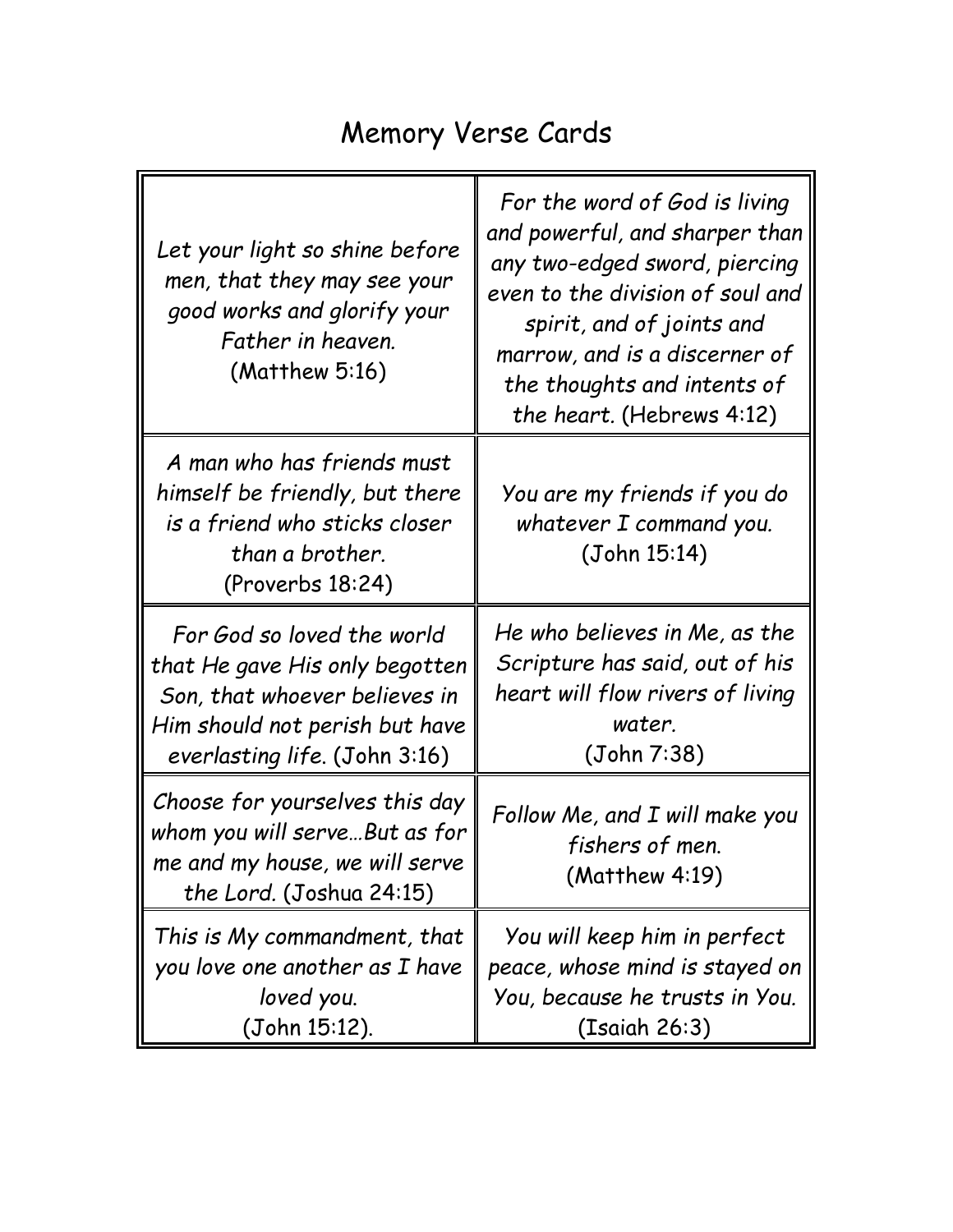## Memory Verse Cards

| And without faith it is<br>impossible to please God, |  |
|------------------------------------------------------|--|
| because anyone who comes to                          |  |
| Him must believe that He                             |  |
| exists and that he rewards                           |  |
| those who earnestly seek Him.                        |  |
| (Hebrews 11:6)                                       |  |